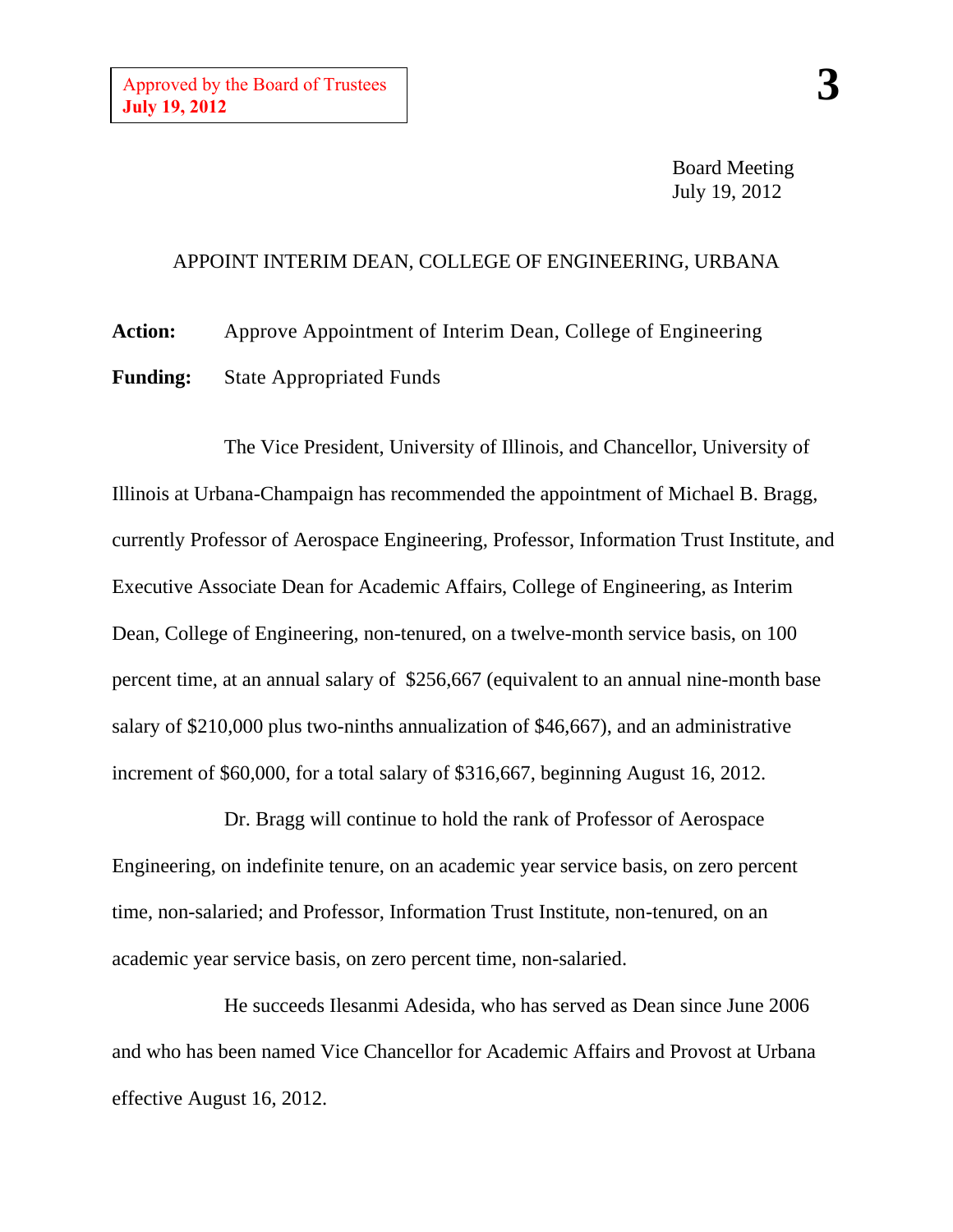The Board action recommended in this item complies in all material respects with applicable State and federal laws, University of Illinois *Statutes*, *The General Rules Concerning University Organization and Procedure* and Board of Trustees policies and directives.

This nomination is made in consultation with the College of Engineering Executive Committee and Administrative Committee.

The Vice President for Academic Affairs concurs.

The President of the University recommends approval.